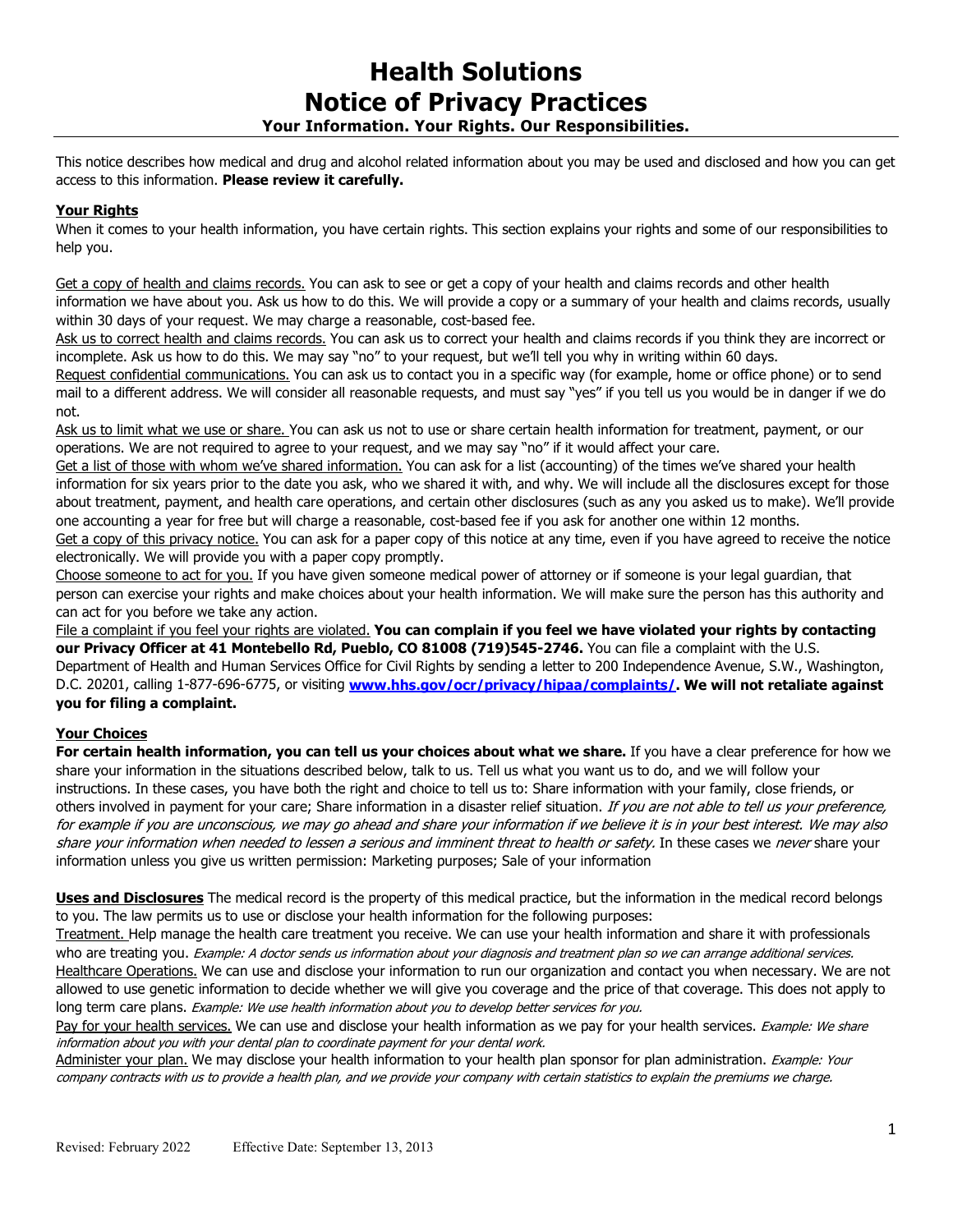Appointment Reminders. We may use and disclose medical information to contact and remind you about appointments. If you are not home, we may leave this information on your answering machine.

Sign In. We may use and disclose medical information about you by having you sign in when you arrive at our office. We may also call out your name when we are ready to see you.

Notification and Communication with Family. We may disclose your health information to notify or assist in notifying a family member, your personal representative or another personal responsible for your care about your location, your general condition or, unless you had instructed us otherwise, in the event of your death.

Marketing. We will not use or disclose your medical information for marketing purposes or accept any payment for other marketing communication without your prior written authorization.

Health Information Exchange (HIE). An HIE is an organization that enables the sharing of electronic protected health information among more than two unaffiliated entities for treatment, payment or health care operations purposes. You will have an option to optout of us sharing information with HIE's in your first appointment.

Psychotherapy Notes. We will not use or disclose your psychotherapy notes without your prior written authorization except for the following: 1) your treatment, 2) for training our staff, students and other trainees, 3) to defend ourselves if you sue us or bring some other legal proceeding, 4) if the law requires us to disclose the information to you or the Secretary of HHS or for some other reason, 5) in response to health oversight activities concerning your psychotherapist, 6) to avert a serious threat to health or safety, or 7) to the coroner or medical examiner after you die. To the extent you revoke an authorization to use or disclose your psychotherapy notes, we will stop using or disclosing these notes.

**How else can we use or share your health information?** We are allowed or required to share your information in other ways – usually in ways that contribute to the public good, such as public health and research. We have to meet many conditions in the law before we can share your information for these purposes. For more information see:

#### [www.hhs.gov/ocr/privacy/hipaa/understanding/consumers/index.html](http://www.hhs.gov/ocr/privacy/hipaa/understanding/consumers/index.html)**.**

Help with public health and safety issues. We can share health information about you for certain situations such as: Preventing disease; Helping with product recalls; Reporting adverse reactions to medications; Reporting suspected abuse, neglect, or domestic violence; Preventing or reducing a serious threat to anyone's health or safety; In the event of a disaster

Breach Notification. In the case of a breach of unsecured protected health information, we will notify you as required by law. Research and Audits. We can use or share your information for health research and audits.

Comply with the law. We will share information about you if state or federal laws require it, including with the Department of Health and Human Services if it wants to see that we're complying with federal privacy law.

Respond to organ and tissue donation requests and work with a medical examiner or funeral director. We can share health information about you with organ procurement organizations. We can share health information with a coroner, medical examiner, or funeral director when an individual dies. Address workers' compensation, law enforcement, and other government requests. We can use or share health information about you: For workers' compensation claims; For law enforcement purposes or with a law enforcement official; With health oversight agencies for activities authorized by law; For special government functions such as military, national security, and presidential protective services

Respond to lawsuits and legal actions and court orders. We can share health information about you in response to a court or administrative order, or in response to a subpoena.

Substance Use Disorder Privacy. There are few limited exceptions when providers can make disclosures without a client's written consent, including: Internal communications; Medical emergencies; Reports of alleged child abuse or neglect; Reports of a crime on program premises or against program personnel; Qualified audits or evaluations of the program; research; Qualified service organization agreements

#### **Our Responsibility**

We are required by law to maintain the privacy and security of your protected health information. We will let you know promptly if a breach occurs that may have compromised the privacy or security of your information. We must follow the duties and privacy practices described in this notice and give you a copy of it. We will not use or share your information other than as described here unless you tell us we can in writing. If you tell us we can, you may change your mind at any time. Let us know in writing if you change your mind.

**Changes to the Terms of this Notice.** We can change the terms of this notice, and the changes will apply to all information we have about you regardless of when it was created or received. We will keep a copy of the current notice posted in our reception area, and a copy will be available at each appointment

**Citations.** 45 CFR Health Insurance Portability and Accountability Act of 1996; 42 CFR Part 2 Confidentiality of Substance Use Disorder Patient Records